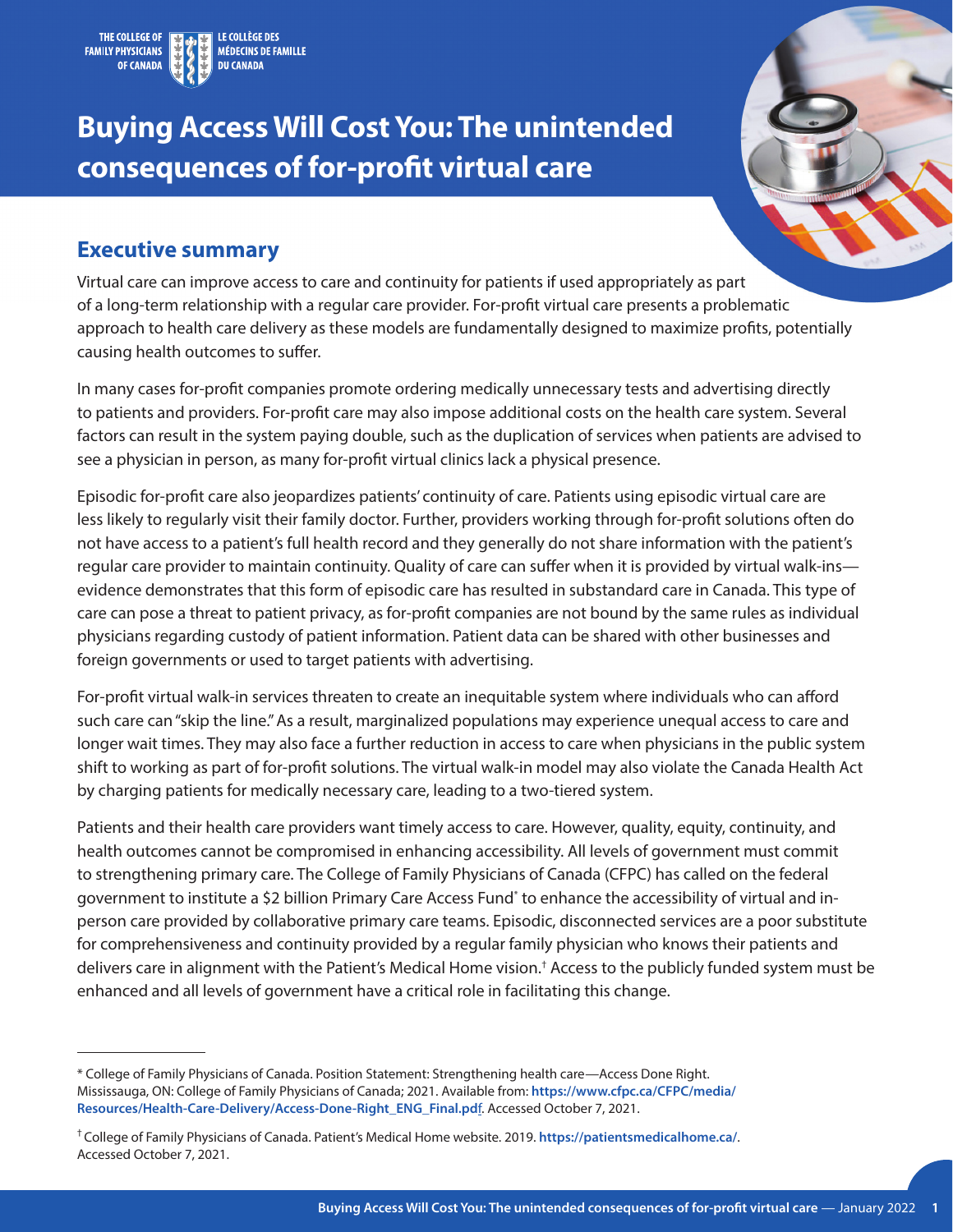<span id="page-1-0"></span>

uring the COVID-19 pandemic the use of virtual care—for-<br>profit and publicly funded—has increased rapidly across<br>Canada. Virtual care offers various benefits to patients and<br>providers including cost and time savings, patie profit and publicly funded—has increased rapidly across Canada. Virtual care offers various benefits to patients and providers, including cost and time savings, patient satisfaction, and, for many people, improved access to care.<sup>[1,2,3](#page-7-0)</sup> However, the concerns about for-profit virtual care must be addressed.

Virtual care is here to stay: 70 per cent of people surveyed agree that virtual care represents the future of health care in Canada.<sup>[4](#page-7-0)</sup> At the same time, 46 per cent of respondents report that COVID-19 has made it more difficult to access care. For-profit virtual care services, such as virtual walk-in clinics, have acted as a stop-gap measure to improve access to care for some, but in doing so present serious risks to the health care system. Virtual care is an important tool to complement traditional in-person primary care, but ensuring appropriate access to appropriate care—or Access Done Right—is the CFPC's approach to setting the policy framework so everyone living in Canada can benefit from virtual care services seamlessly integrated into the public system.<sup>5</sup>

#### **For-profit virtual care prioritizes revenue generation over patient health**

Corporations venture into health care offerings and design care delivery to maximize profits, not patient outcomes. Medically unnecessary tests may be ordered,<sup>[6,7](#page-7-0)</sup> placing additional costs on publicly funded laboratories to carry out these requisitions.<sup>8</sup> Companies charge patients for services that would typically be paid for by their provincial or territorial insurance—including laboratory requisitions, medical notes, and prescriptions.<sup>9</sup> The potential for superfluous service use and its promotion by for-profit virtual care providers is a worrisome trend. For example, for-profit virtual care provider Babylon by TELUS Health has an application that prompts patients to refer friends.

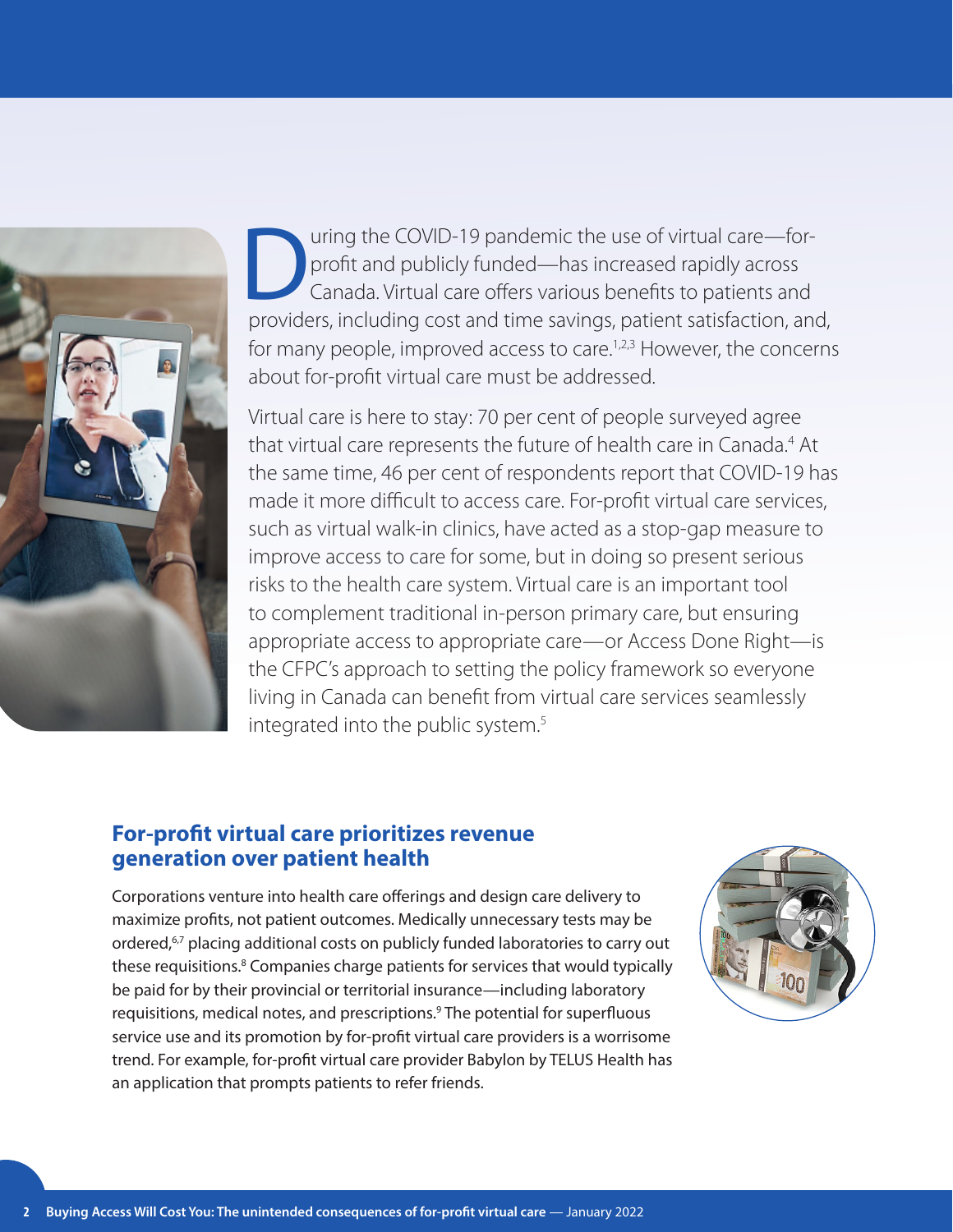<span id="page-2-0"></span>Some companies allow pharmaceutical advertising directly to providers and patients through their virtual care and electronic medical record platforms<sup>[10,11](#page-7-0)</sup> despite ample research demonstrating that direct pharmaceutical advertising results in physicians prescribing less appropriate medication.[12,13,14](#page-7-0) The companies themselves also advertise their services directly to the public; for example, TELUS "overpromising what they can deliver through virtual care" and advertising uninsured services to existing TELUS and Babylon customers.<sup>[15](#page-7-0)</sup>

In the Patient's Medical Home<sup>[16](#page-7-0)</sup> vision, championed by the CFPC, family physicians and their care teams are patient-centred, ensuring that care services respond appropriately to patients' preferences and expectations.<sup>17</sup> Patients are encouraged as active participants in their care and are supported in implementing self-management interventions. The primary concern of for-profit virtual care services is revenue generation, which limits the opportunity for providers to spend time meaningfully engaging with patients as partners in their care.

#### **For-profit virtual care leads to duplication of services and increased costs on the system**

Virtual care providers working through a for-profit access model can bill the province/territory through the fee-for-service model for a variety of publicly covered services, in addition to out-of-pocket expenses. However, many physicians in the publicly funded system are paid through a capitation model (paid per patient). When patients of physicians paid through capitation use for-profit virtual care services that are reimbursed by the jurisdiction, taxpayers are charged twice.<sup>6,7,15</sup> Physicians may also work fewer hours in a community-based practice if shifting to for-profit



virtual care solutions,<sup>6,18</sup> with the effect of reducing access to care for those who cannot afford to pay out-of-pocket. Evidence demonstrates that expansion of for-profit health care services often increases wait times in the public system.<sup>[19,20,21](#page-7-0)</sup>

Few for-profit virtual walk-in services have a brick-and-mortar presence.<sup>10</sup> If a patient is advised by a for-profit virtual clinic to see a physician in person or go to the emergency department, this leads to duplication of services—two visits take place when one initial in-person visit would have sufficed. In Prince Edward Island, where for-profit virtual care provider Maple has been contracted by the province to deliver care, the issue of Maple's lack of a physical office is especially relevant.[22](#page-8-0)

**In October 2021, Maple's virtual clinic in PEI temporarily closed due to lack of physician coverage. This system failure makes the flaws of relying on private providers to address a province-wide physician shortage clear. This experience demonstrates the need for sustainable solutions to improve access to care, including long-term investment into primary care systems rather than short-term fixes.**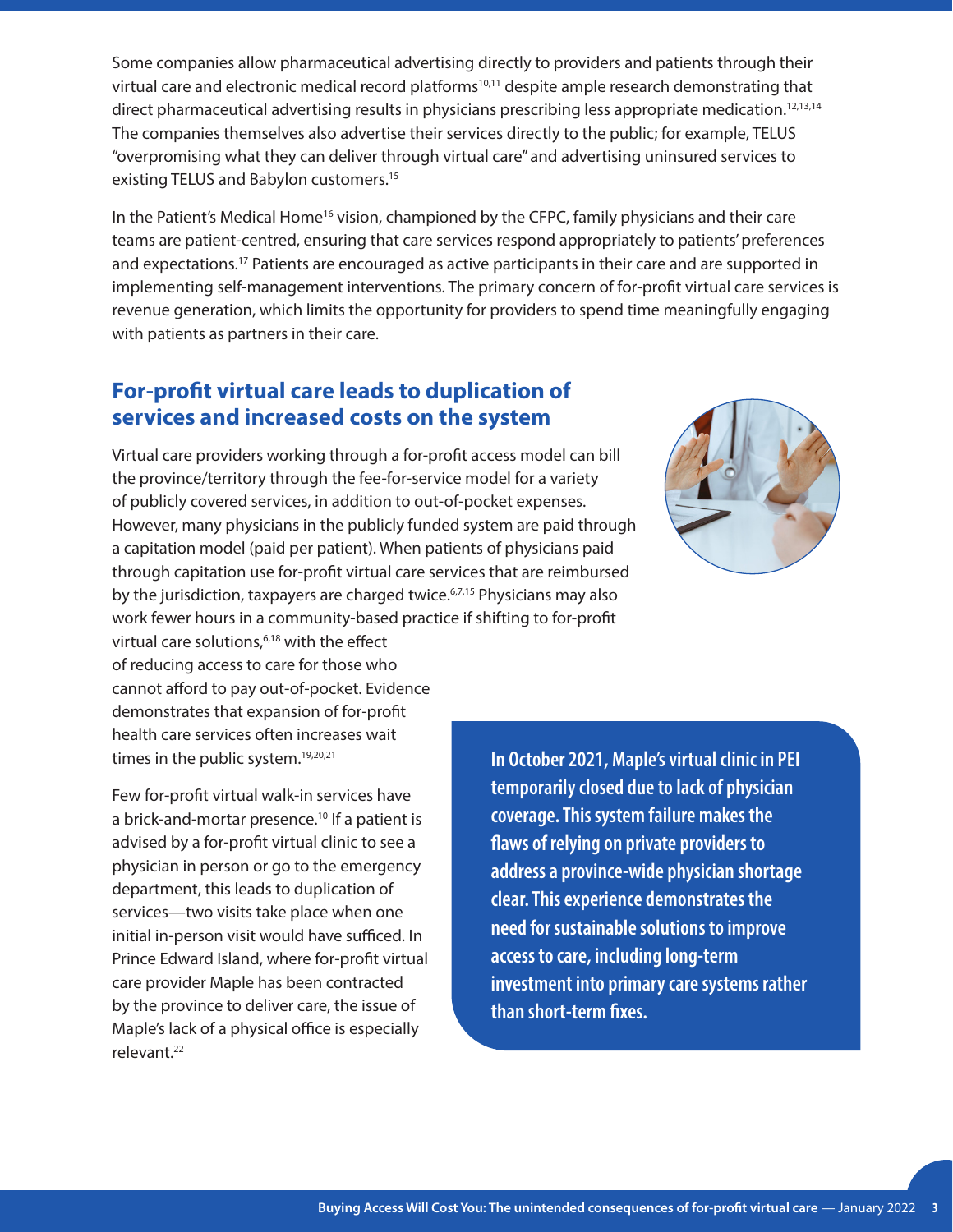# <span id="page-3-0"></span>**For-profit virtual care threatens continuity of care**

A report from the Ontario Auditor General's office<sup>9</sup> found that if patients use for-profit virtual care, it is likely they are not regularly seeing their family physician, demonstrating a lack of continuity. Continuity of care is proven to have a host of benefits for patients including greater quality of life, better health outcomes, and lower rates of emergency department use.<sup>[23](#page-8-0)</sup> For-profit virtual care is also not equipped to help patients manage complex, chronic, or comorbid conditions because the attending physician is not familiar with the patient's history. Continuity of care is crucial for patients with chronic conditions—it has been shown to reduce the odds of being diagnosed with a second chronic condition and lower the risk of hospitalization.<sup>24</sup>



For-profit virtual care contributes to further discontinuity as providers in these systems often do not share information from visits with the patient's family physician and typically have very limited access to a patient's complete health information.<sup>[18,25,26](#page-8-0)</sup> An environmental scan of virtual walk-in clinics in Canada found that of the 18 surveyed, only three explicitly noted that they were not meant to replace care from a family physician and only 22 per cent of providers referred to continuity, informationsharing, or communication with patients' regular care provider[.27](#page-8-0) In family practice, physicians know their patients' health history and can use this information to work collaboratively with them to effectively manage care over time. In a for-profit virtual walk-in model, the lack of relationship with the care provider restricts patients from receiving the long-term health benefits of continuity of care.

Discontinuity also has implications for patient satisfaction. Patients are seven times more likely to want care from their own family physician rather than an unfamiliar care provider.<sup>28</sup> Evidence shows that patients who receive care from their family doctor experience greater patient satisfaction than those using walk-in clinics.<sup>29,30</sup>

#### **For-profit virtual care results in inequitable outcomes and extra costs for patients**

By design, for-profit health care services such as virtual walk-ins are meant for patients who can pay out of pocket to access care. This allows individuals willing and able to pay to 'skip the line,' and may disadvantage certain populations who cannot afford the upfront costs<sup>6,8,25</sup> or would incur additional financial hardships to use the paid service. When physicians work more hours for for-profit solutions and fewer in community-based family practice, marginalized populations may be most harmed with the resulting system-level reduction in access to providers.<sup>21,25</sup> In the United Kingdom,



where for-profit provider Babylon has been contracted by the national health care system to provide virtual care, an evaluation of its implementation found evidence of inequitable access to the service. Individuals who did not have a smartphone or had difficulty using one, older people, and individuals with complex needs were the least likely to use the service.<sup>[18,31,32](#page-8-0)</sup> In the United States the private virtual care services offered by Kaiser Permanente are mostly used by young and white patients, while older, Black, and Latino patients have significantly lower usage.<sup>[33](#page-8-0)</sup>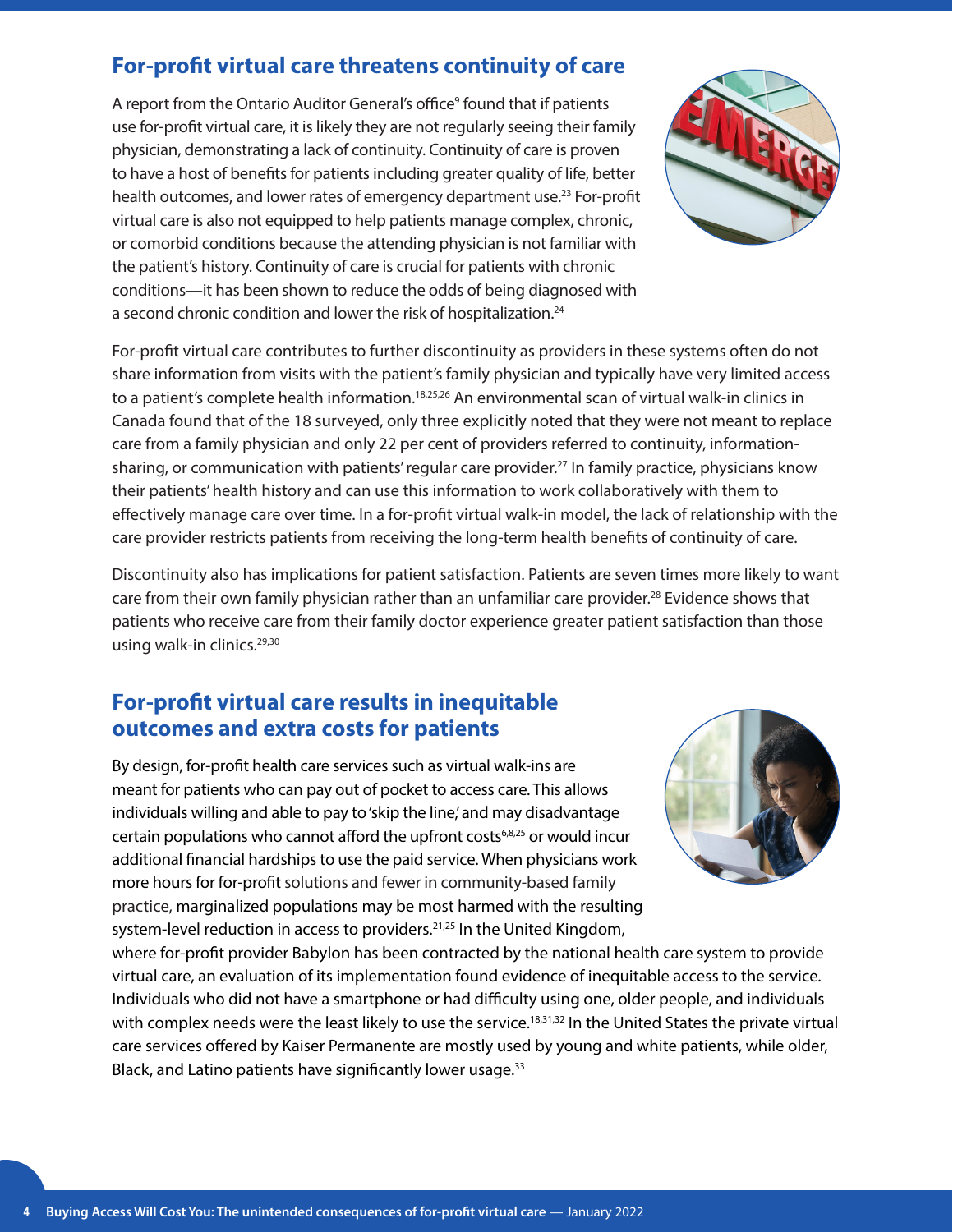<span id="page-4-0"></span>For-profit virtual walk-in services are notably unsuitable for patients with complex and chronic conditions,<sup>32</sup> which not only demonstrates inequity in access and care delivery but may violate the Canada Health Act. While virtual care can improve access to care for many, it cannot do so unequivocally when care is corporatized, especially if it threatens to create a two-tiered system of care.<sup>8,34,35</sup> In Ontario, where public and private health labs struggled to meet the demand for COVID-19 testing, researchers noted that for-profit virtual care models could overwhelm the public labs that process their requisitions and ultimately may serve to exacerbate inequities of access and timely care.<sup>8</sup>

# **For-profit virtual care can reduce quality of care**

The College of Physicians and Surgeons of British Columbia (CPSBC) is aware of numerous allegations of insufficient care provided by virtual walk-in clinics. A CPSBC Inquiry Committee on the issue determined that it is "almost impossible for physicians to meet expected standards for the majority of patients presenting with episodic concerns in this fashion."18 Research from Australia and the United Kingdom has also shown that corporatized care often results in lower quality of care.26 While timely access to care is imperative, most (63 per cent) Canadians are willing to wait to see their own family doctor the next day rather than have a same-



day visit with an unfamiliar care provider (14 per cent).<sup>28</sup> Quality of care is an essential element to virtual care. In a 2020 survey on virtual care in Canada, respondents chose quality of care as their top priority when receiving virtual care, with 86 per cent valuing quality of care as 'very important.<sup>36</sup> As corporatization of virtual care increases, the lack of integration with the public system could lead to further fragmentation of care and to worsened quality of care.<sup>6,31</sup>

Many for-profit platforms use chatbot artificial intelligence symptom checkers, which have not been extensively or independently evaluated and cannot offer the same quality of care or assessment provided by a family doctor who knows their patients' history.<sup>18</sup> In the United Kingdom an evaluation of for-profit provider Babylon's symptom checker found that there is no evidence showing that the symptom checker can perform better than doctors in realistic situations and may even be markedly worse, especially as significant false negative rates could present dangers to patients' health.<sup>37</sup>

The ability of family physicians and their teams to establish lasting relationships with patients and other health care settings is a key element for enabling high-quality care delivery. A patient's regular care provider can connect them with relevant and necessary health and social services in their community, and follow up to ensure integrated and comprehensive care. By using for-profit virtual walk-in clinics patients miss the opportunity for a dedicated care provider to revisit issues and ensure their health needs are met.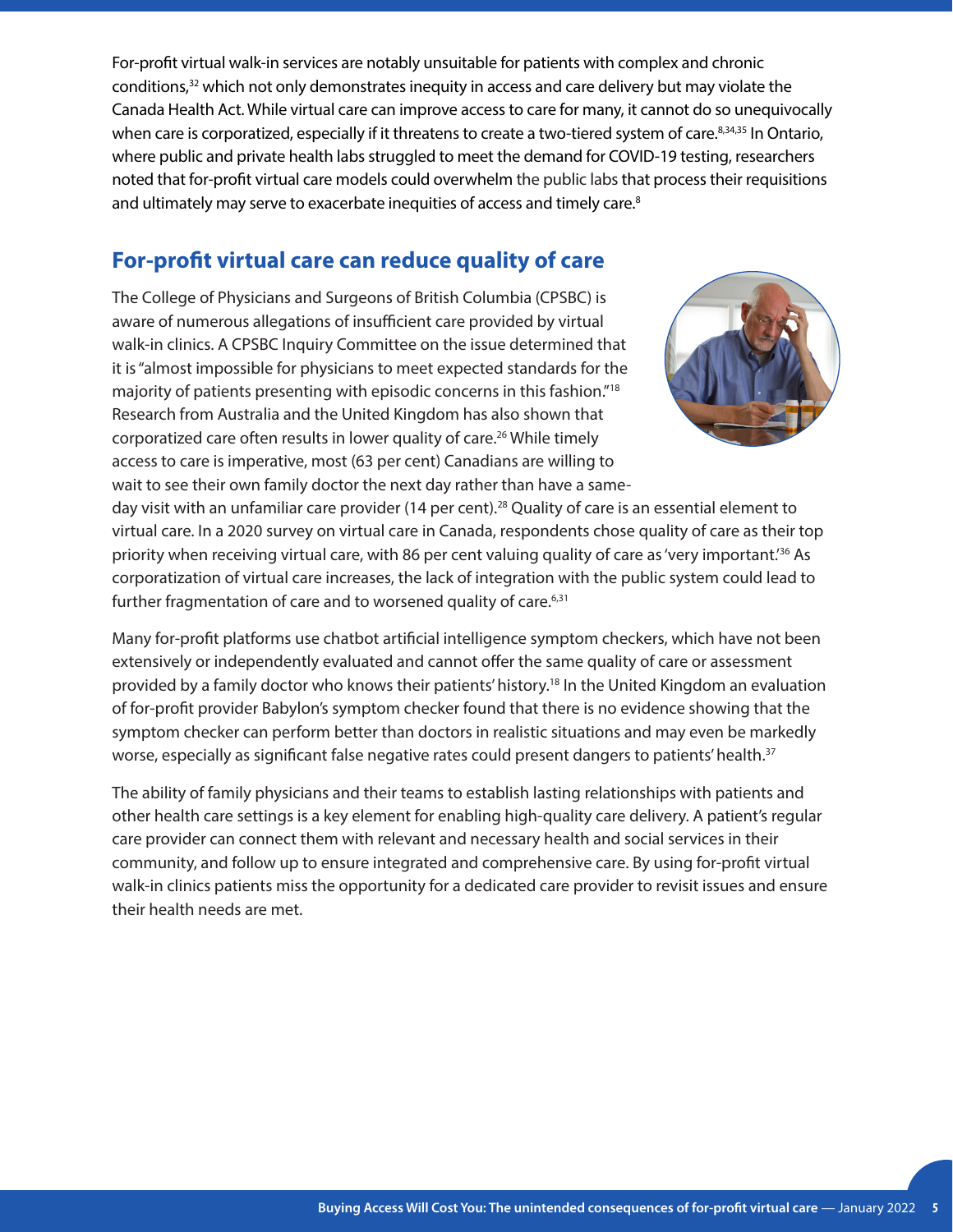### <span id="page-5-0"></span>**For-profit virtual care risks patient privacy and health information**

With the proliferation of for-profit virtual care the issue of patient privacy and protection of patient health information is a growing concern. Physicians who provide virtual care to existing patients are "health information custodians, bound by routine rules regarding collection, use, and disclosure of the information."<sup>18</sup> Within the for-profit virtual walkin model, though a physician is a custodian in the jurisdiction in which they are licensed, the custodian status of the companies administering the clinic is ambiguous. For example, Babylon by TELUS Health is not

appointed as a custodian through Alberta's Health Information Act and may not be obligated to follow the Act.<sup>18</sup>

Users of for-profit virtual walk-ins are asked to sign long agreements that ask them to consent to the provider sharing health data with other businesses and foreign governments.<sup>18,38</sup> It is unclear how patient information is used by these companies, especially because patients who use for-profit virtual care services are often targeted afterward with social media and email ads.<sup>22</sup>

The Alberta Information and Privacy Commission has released two reports detailing major privacy issues with Babylon in Alberta, especially regarding data collection and transfer to third parties and discoveries of patients' personal information being shared with providers outside of Canada.<sup>[39,40,41](#page-8-0)</sup>

For-profit virtual care providers often use patient data to generate revenue. MCI Onehealth owns 25 primary care clinics across Canada and intends to build one of the biggest databases of de-identified primary care records in the country to "unlock the clinical and commercial potential," estimating each record's value at \$35 to \$330[.10,42](#page-9-0)

### **For-profit virtual care may violate the Canada Health Act**

The Canada Health Act requires that people living in Canada receive medically necessary physician services without financial or other barriers. Many critics argue that for-profit virtual care providers are not operating under the provisions of the Act.<sup>8,43,44</sup> Though provincial/territorial insurance covers certain types of virtual care, for-profit walk-ins "exploit loopholes and use workarounds in order to charge patients directly for care".7 Government support for publicly funded virtual care initiatives is necessary, as for-profit virtual care will continue its expansion and may create a two-tiered system of care.

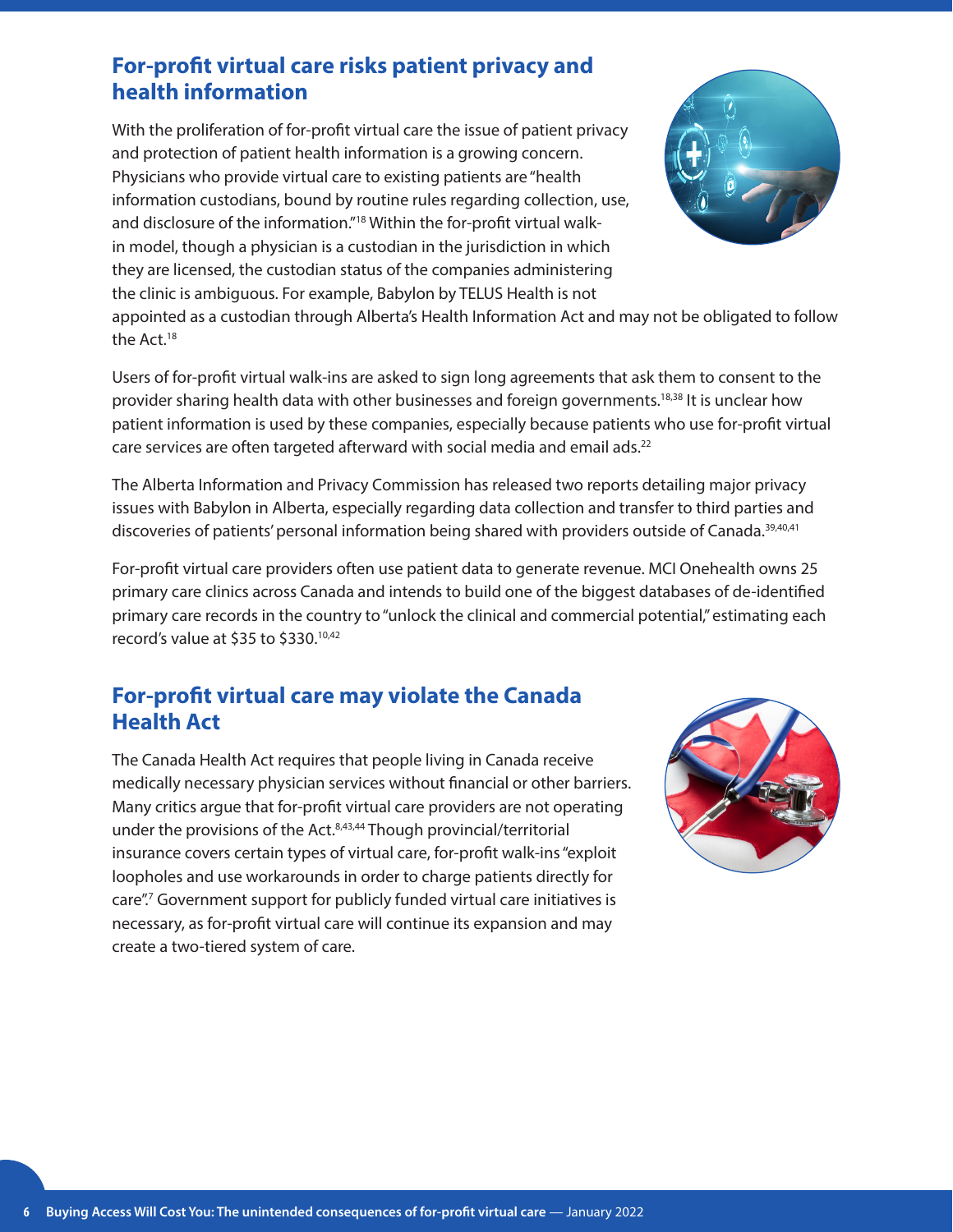<span id="page-6-0"></span>

### **What is needed to improve access to primary care virtual visits**

Access to care remains a key issue for many people living in Canada—almost five million people do not have their own family doctor.<sup>45</sup> All levels of government must invest in primary care to ensure all in Canada have timely and convenient access to a regular primary care provider. Investment in primary care models that leverage new technologies to enhance access, improve continuity, and reduce costs is imperative. Team-based primary care models such as the Patient's Medical Home<sup>16</sup> vision are linked to improved quality of care, lower costs to the health care system, and better access to  $care.<sup>23,46</sup>$ 

Governments must also simultaneously prioritize strengthening publicly funded virtual care within the primary care system to continue to improve patients' equitable access to care. For example, investments to strengthen primary care would help to expand coverage for different types of virtual care services. Research has demonstrated that patients prefer secure text messaging as a means of accessing virtual care, but most jurisdiction billing codes only cover video visits.<sup>6,44,47</sup> Asynchronous care, in providing direct contact to a regular care provider, provides patients with peace of mind regarding their health and offers additional time to patients and providers to consider their concerns.44 In Alberta the provincial government's Connect Care initiative offers a virtual patient portal called MyAHS Connect, which features secure asynchronous messaging with providers and could provide a model for other jurisdictions to follow.<sup>[48](#page-9-0)</sup>

Family practices also require support in establishing their virtual care offerings. Fortyseven per cent of respondents in a 2020 Government of Canada survey stated that their

use of digital health services would increase if offered by their family doctor.<sup>36</sup> Family practices require support setting up their virtual care platforms and training staff and patients to use them. New and existing practices require support with IT services, troubleshooting, and administrative work, which virtual care billing codes currently do not cover.<sup>6</sup>

A \$2 billion federal investment to create a Primary Care Access Fund<sup>[49](#page-9-0)</sup> would promote sustainable, convenient access to high-quality care. This funding would facilitate jurisdictions' uptake of collaborative, integrated care models, and help to achieve better integration, expansion, and support for virtual care offerings within the primary care system.

**Disclaimer:** With the recent significant increase in frequency of virtual care and paid-access solutions, the evidence evaluating this area is still emerging. The CFPC will continue monitoring new data as they become available to update its position on the role of these solutions in line with best available evidence.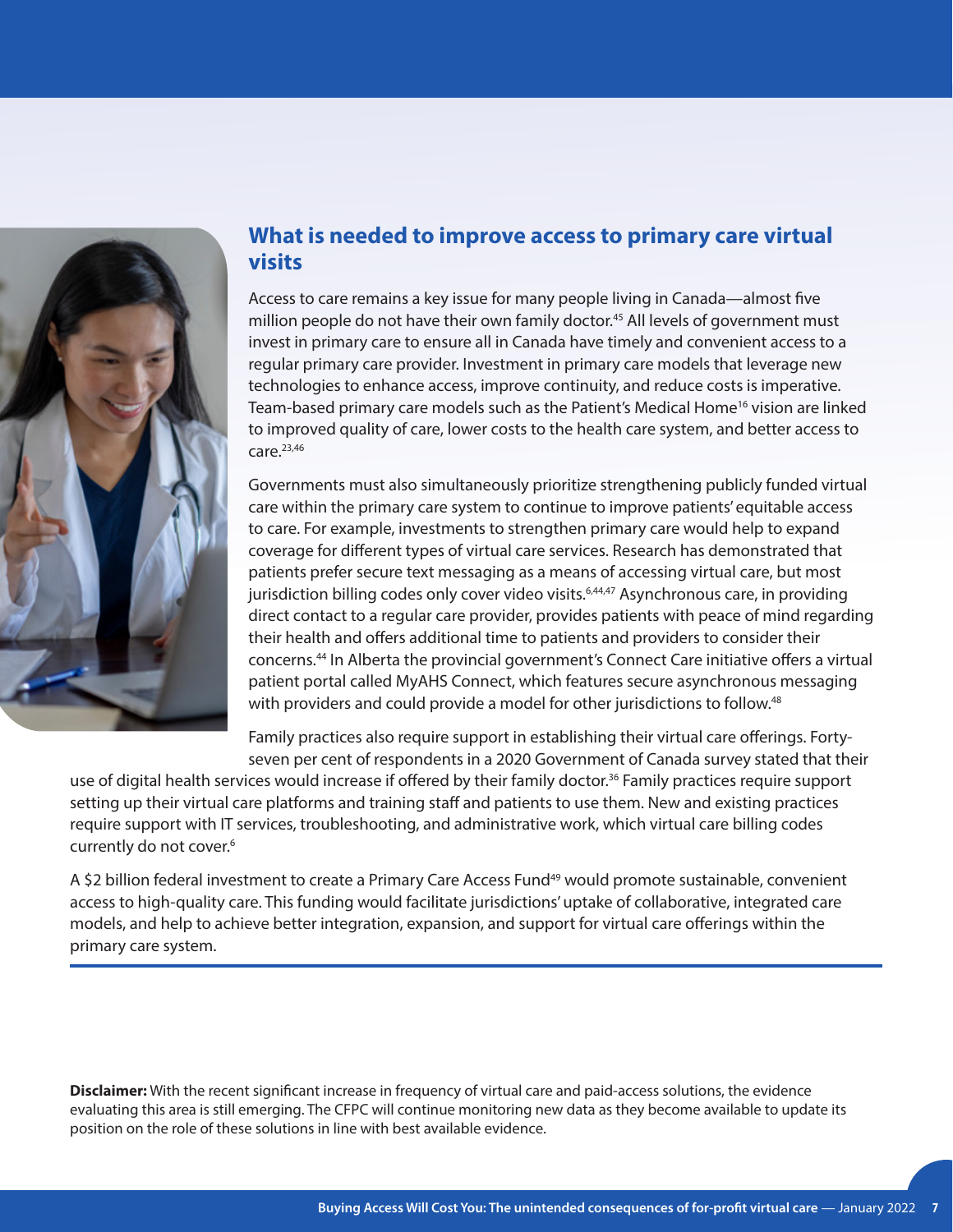#### <span id="page-7-0"></span>**Endnotes**

[1](#page-1-0) Kelley LT, Phung M, Stamenova V, Fujiokaa J, Agarwal P, OnabajoaI N, et al. Exploring how virtual primary care visits affect patient burden of treatment. *Int J Med Inform*. 2020;141:104228.

[2](#page-1-0) Canadian Agency for Drugs and Technologies in Health. *An Overview of Direct-to-Patient Virtual Visits in Canada*. Ottawa, ON: Canadian Agency for Drugs and Technologies in Health; 2020. Available from: **[https://cadth.ca/sites/default/files/hs-eh/EH0091%20Virtual%20Visits%20Final.](https://cadth.ca/sites/default/files/hs-eh/EH0091%20Virtual%20Visits%20Final.pdf) [pdf](https://cadth.ca/sites/default/files/hs-eh/EH0091%20Virtual%20Visits%20Final.pdf)**. Accessed October 7, 2021.

<sup>[3](#page-1-0)</sup> Office of the Auditor General of Ontario. *Virtual Care: Use of Communication Technologies for Patient Care*. Toronto, ON: Office of the Auditor General of Ontario; 2020. Available from: **[https://www.auditor.on.ca/en/content/annualreports/arreports/en20/20VFM\\_08virtualcare.](https://www.auditor.on.ca/en/content/annualreports/arreports/en20/20VFM_08virtualcare.pdf) [pdf](https://www.auditor.on.ca/en/content/annualreports/arreports/en20/20VFM_08virtualcare.pdf)**. Accessed October 7, 2021.

[4](#page-1-0) Environics Research. Canadian Attitudes on Healthcare and Telemedicine: Full Report 2020 Edition website. 2020. **[https://www.dialogue.](https://www.dialogue.co/canadian-attitudes-on-healthcare-and-telemedicine) [co/canadian-attitudes-on-healthcare-and-telemedicine](https://www.dialogue.co/canadian-attitudes-on-healthcare-and-telemedicine)**. Accessed October 7, 2021.

[5](#page-1-0) College of Family Physicians of Canada. Position Statement: Strengthening health care—Access Done Right. Mississauga, ON: College of Family Physicians of Canada; 2021. Available from: **[https://www.cfpc.ca/CFPC/media/Resources/Health-Care-Delivery/Access-](https://www.cfpc.ca/CFPC/media/Resources/Health-Care-Delivery/Access-Done-Right_ENG_Final.pdf)[Done-Right\\_ENG\\_Final.pdf](https://www.cfpc.ca/CFPC/media/Resources/Health-Care-Delivery/Access-Done-Right_ENG_Final.pdf)**. Accessed October 7, 2021.

[6](#page-1-0) Canadian Agency for Drugs and Technologies in Health. *An Overview of Direct-to-Patient Virtual Visits in Canada*. Ottawa, ON: Canadian Agency for Drugs and Technologies in Health; 2020. Available from: **[https://cadth.ca/sites/default/files/hs-eh/EH0091%20](https://cadth.ca/sites/default/files/hs-eh/EH0091%20Virtual%20Visits%20Final.pdf) [Virtual%20Visits%20Final.pdf](https://cadth.ca/sites/default/files/hs-eh/EH0091%20Virtual%20Visits%20Final.pdf)**. Accessed October 7, 2021.

[7](#page-1-0) Boyle T. Private virtual health services are booming in a policy vacuum. *Toronto Star*. January 17, 2021. Available from: **[https://www.thestar.com/](https://www.thestar.com/news/canada/2021/01/17/as-pandemic-rages-virtual-health-services-are-booming-in-a-policy-vacuum.html) [news/canada/2021/01/17/as-pandemic-rages-virtual-health-services-are-booming-in-a-policy-vacuum.html](https://www.thestar.com/news/canada/2021/01/17/as-pandemic-rages-virtual-health-services-are-booming-in-a-policy-vacuum.html)**. Accessed October 7, 2021.

8 MacKinnon KR, Mykhalovskiy E, Worthington C, Gomez-Ramirez O, Gilbert M, Grace D. Pay to skip the line: The political economy of digital testing services for HIV and other sexually transmitted infections. *Soc Sci Med*. 2021;268:113571. Available from: **[https://doi.org/10.1016/j.](https://doi.org/10.1016/j.socscimed.2020.113571) [socscimed.2020.113571](https://doi.org/10.1016/j.socscimed.2020.113571)**. Accessed October 7, 2021.

[9](#page-1-0) Office of the Auditor General of Ontario. *Virtual Care: Use of Communication Technologies for Patient Care*. Toronto, ON: Office of the Auditor General of Ontario; 2020. Available from: **[https://www.auditor.on.ca/en/content/annualreports/arreports/en20/20VFM\\_08virtualcare.](https://www.auditor.on.ca/en/content/annualreports/arreports/en20/20VFM_08virtualcare.pdf) [pdf](https://www.auditor.on.ca/en/content/annualreports/arreports/en20/20VFM_08virtualcare.pdf)**. Accessed October 7, 2021.

[10](#page-2-0) IMD. Facilitate Treatment Discussions At Every Level website. 2019. **https://www.imdhealth.com/for-product-or-service-providers/**. Accessed October 7, 2021.

11 Spithoff S, Kiran T. The dark side of Canada's shift to corporate-driven health care. *Globe and Mail*. April 30, 2021. Available from: **[https://www.](https://www.theglobeandmail.com/opinion/article-the-dark-side-of-canadas-shift-to-corporate-driven-health-care/) [theglobeandmail.com/opinion/article-the-dark-side-of-canadas-shift-to-corporate-driven-health-care/](https://www.theglobeandmail.com/opinion/article-the-dark-side-of-canadas-shift-to-corporate-driven-health-care/)**. Accessed October 7, 2021.

[12](#page-2-0) Ventola, CL. Direct-to-Consumer Pharmaceutical Advertising: Therapeutic or Toxic? *PT*. 2011;36(10):669-684.

13 Mintzes B. Should Canada allow direct-to-consumer advertising of prescription drugs?: no. *Can Fam Physician*. 2009;55(2):131.

<sup>14</sup> Frosch D, Grande D, Tarn D, Kravitz R. A Decade of Controversy: Balancing Policy With Evidence in the Regulation of Prescription Drug Advertising. *Am J Public Health*. 2010;100(1):24-32. Available from: **<https://dx.doi.org/10.2105%2FAJPH.2008.153767>**. Accessed October 7, 2021.

<sup>15</sup> MacLeod A. Profits before patients? The corporate push into B.C.'s primary care system. Pique News Magazine. September 20, 2020. Available from: **[https://www.piquenewsmagazine.com/cover-stories/profits-before-patients-the-corporate-push-into-bcs-primary-care](https://www.piquenewsmagazine.com/cover-stories/profits-before-patients-the-corporate-push-into-bcs-primary-care-system-2721749)[system-2721749](https://www.piquenewsmagazine.com/cover-stories/profits-before-patients-the-corporate-push-into-bcs-primary-care-system-2721749)**. Accessed October 7, 2021.

<sup>[16](#page-2-0)</sup> College of Family Physicians of Canada. Patient's Medical Home website. 2019. <https://patientsmedicalhome.ca/>. Accessed October 7, 2021.

17 College of Family Physicians of Canada. *A New Vision for Canada: Family Practice – the Patient's Medical Home 2019*. Mississauga, ON: College of Family Physicians of Canada; 2019. Available from: **[https://patientsmedicalhome.ca/files/uploads/PMH\\_VISION2019\\_ENG\\_WEB\\_2.pdf](https://patientsmedicalhome.ca/files/uploads/PMH_VISION2019_ENG_WEB_2.pdf)**. Accessed October 7, 2021.

<sup>18</sup> Hardcastle L, Ogbogu U. Virtual care: Enhancing access or harming care? *Healthc Manage Forum*. 2020;33(6):288-292. Available from: **<https://journals.sagepub.com/doi/pdf/10.1177/0840470420938818>**. Accessed October 7, 2021.

19 Brcic V. Evidence is in: privately funded health care doesn't reduce wait times. Policy Note. June 14, 2015. Available from: **[https://www.](https://www.policynote.ca/the-evidence-on-wait-times-and-private-care/) [policynote.ca/the-evidence-on-wait-times-and-private-care/](https://www.policynote.ca/the-evidence-on-wait-times-and-private-care/)**. Accessed October 7, 2021.

<sup>[20](#page-2-0)</sup> Koehoorn M, McLeod C, Fan J, McGrail K, Barer M, Côté P, et al. Do private clinics or expedited fees reduce disability duration for injured workers following knee surgery? *Healthc Policy*. 2011;7(1):55-70. Available from: **[https://www.longwoods.com/product/download/](https://www.longwoods.com/product/download/code/22528) [code/22528](https://www.longwoods.com/product/download/code/22528)**. Accessed October 7, 2021.

[21](#page-2-0) Duckett S. Private care and public waiting. *Aust Health Rev*. 2005;29(1):87-93.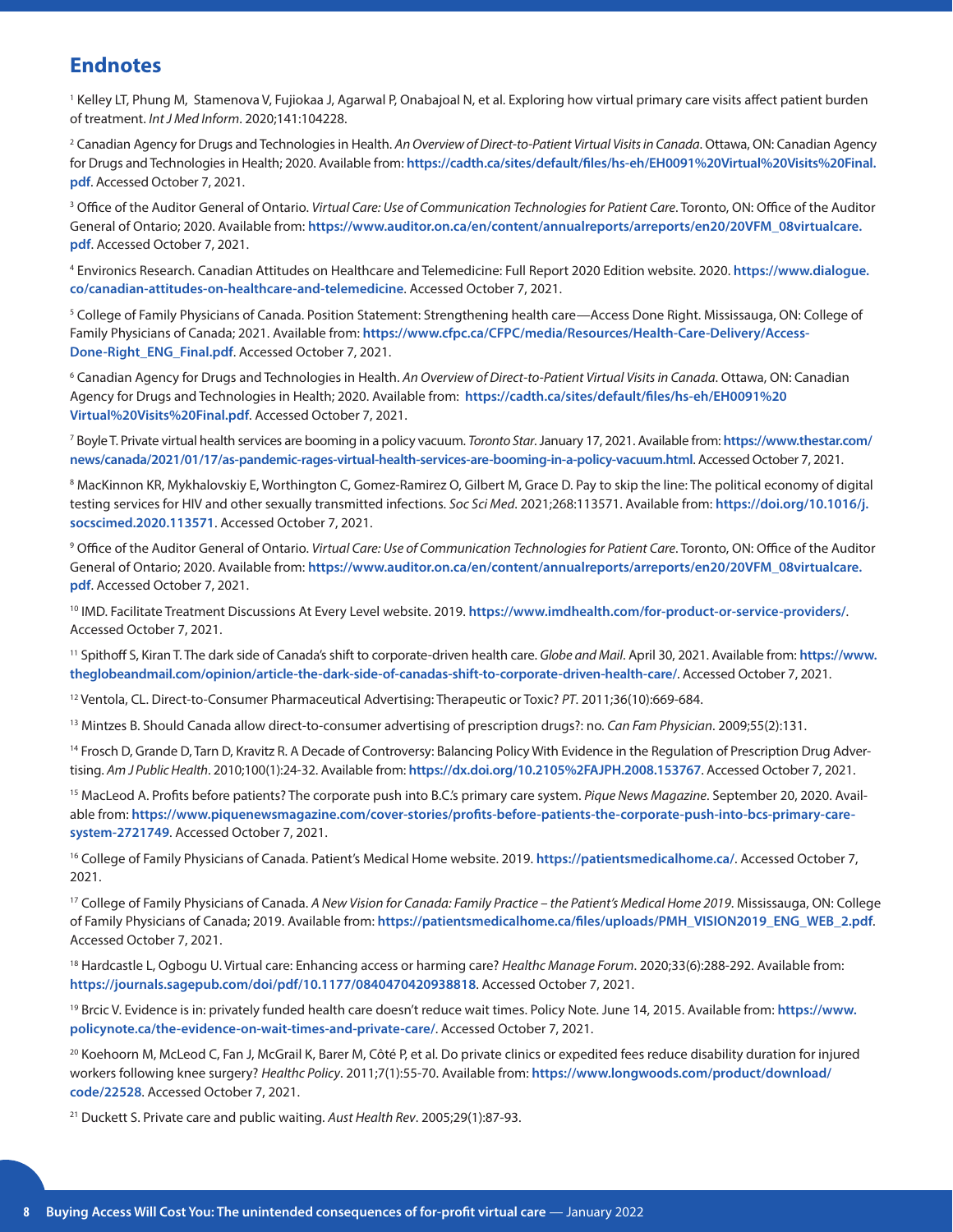<span id="page-8-0"></span><sup>[22](#page-2-0)</sup> Campbell K. P.E.I. releases telehealth contract as Opposition raises new concerns about private health care. CBC News. April 22, 2021. Available from: **<https://www.cbc.ca/news/canada/prince-edward-island/pei-telehealth-maple-contract-1.5998987>**. Accessed October 7, 2021.

23 College of Family Physicians of Canada. *The Value of Continuity—Investment in Primary Care Saves Costs and Improves Lives*. Mississauga, ON: College of Family Physicians of Canada; 2021. Available from: [https://www.cfpc.ca/CFPC/media/Resources/Health-Care-Delivery/Continuity-of-Care-one](https://www.cfpc.ca/CFPC/media/Resources/Health-Care-Delivery/Continuity-of-Care-one-pager-ENG-Final.pdf)**[pager-ENG-Final.pdf](https://www.cfpc.ca/CFPC/media/Resources/Health-Care-Delivery/Continuity-of-Care-one-pager-ENG-Final.pdf)**. Accessed October 7, 2021.

<sup>[24](#page-3-0)</sup> Chau E, Rosella LC, Mondor L, Wodchis WP. Association between continuity of care and subsequent diagnosis of multimorbidity in Ontario, Canada from 2001–2015: A retrospective cohort study. *PLoS ONE*. 2021;16(3):e0245193.

[25](#page-3-0) Government of Canada. (2021). *Enhancing Equitable Access to Virtual Care in Canada: Principle-based Recommendations for Equity*. Ottawa, ON: Health Canada; 2021. Available from: **[https://www.canada.ca/content/dam/hc-sc/documents/corporate/transparency\\_229055456/](https://www.canada.ca/content/dam/hc-sc/documents/corporate/transparency_229055456/health-agreements/bilateral-agreement-pan-canadian-virtual-care-priorities-covid-19/template-ett-report-docx-eng.pdf) [health-agreements/bilateral-agreement-pan-canadian-virtual-care-priorities-covid-19/template-ett-report-docx-eng.pdf](https://www.canada.ca/content/dam/hc-sc/documents/corporate/transparency_229055456/health-agreements/bilateral-agreement-pan-canadian-virtual-care-priorities-covid-19/template-ett-report-docx-eng.pdf)**. Accessed October 7, 2021.

[26](#page-3-0) Moel-Mandel C, Sundararajan V. The impact of practice size and ownership on general practice care in Australia. *Med J Aust*. 2021;214(9):408-410.

[27](#page-3-0) Matthewman S, Spencer S, Lavergne M, McCracken R, Hedden L. An Environmental Scan of Virtual "Walk-In" Clinics in Canada: Comparative Study. *J Med Internet Res*. 2021;23(6):e27259.

[28](#page-3-0) Nanos. *Canadians are seven times more likely to want care from their own family physician rather than a family physician they do not know*. Ottawa, ON: Nanos; 2021. Available from: **[https://www.cfpc.ca/CFPC/media/Resources/2021-1900-CFPC-National-survey-Populated-re](https://www.cfpc.ca/CFPC/media/Resources/2021-1900-CFPC-National-survey-Populated-report-with-tabulations.pdf)[port-with-tabulations.pdf](https://www.cfpc.ca/CFPC/media/Resources/2021-1900-CFPC-National-survey-Populated-report-with-tabulations.pdf)**. Accessed October 7, 2021.

<sup>29</sup> Howard M, Goertzen J, Hutchison B, Kaczorowski J, Morris K. Patient satisfaction with care for urgent health problems: A survey of family practice patients. *Ann Fam Med*. 2007;5(5):419-424.

<sup>[30](#page-3-0)</sup> Hutchison B, Østbye T, Barnsley J, Stewart M, Mathews M, Campbell MK, et al. Patient satisfaction and quality of care in walk-in clinics, family practices and emergency departments: the Ontario Walk-In Clinic Study. *CMAJ*. 2003;168(8):977-983. Available from: **[https://www.cmaj.](https://www.cmaj.ca/content/168/8/977.short) [ca/content/168/8/977.short](https://www.cmaj.ca/content/168/8/977.short)**. Accessed October 7, 2021.

<sup>[31](#page-3-0)</sup> Canadian Medical Association. Virtual Care: Recommendations for Scaling Up Virtual Medical Services. Ottawa, ON: Canadian Medical Association; 2020. Available from: **<https://www.cma.ca/sites/default/files/pdf/virtual-care/ReportoftheVirtualCareTaskForce.pdf>**. Accessed October 7, 2021.

[32](#page-3-0) Ipsos MORI. (2019). *Evaluation of Babylon GP at hand – Final evaluation report*. London, UK: Ipsos MORI; 2019. Available from: **[https://www.](https://www.hammersmithfulhamccg.nhs.uk/media/156123/Evaluation-of-Babylon-GP-at-Hand-Final-Report.pdf) [hammersmithfulhamccg.nhs.uk/media/156123/Evaluation-of-Babylon-GP-at-Hand-Final-Report.pdf](https://www.hammersmithfulhamccg.nhs.uk/media/156123/Evaluation-of-Babylon-GP-at-Hand-Final-Report.pdf)**. Accessed October 7, 2021.

[33](#page-3-0) Salisbury C, Quigley A, Hex N, Aznar C. Private Video Consultation Services and the Future of Primary Care. *J Med Internet Res*. 2020;22(10):e19415. Available from: **<https://www.jmir.org/2020/10/e19415>**. Accessed October 7, 2021.

[34](#page-4-0) Yan D. Virtual Health Expansion: Challenges and Changes. McGill Journal of Law and Health [blog]. *McGill Journal of Law and Health*. May 1, 2021. Available from: **<https://mjlh.mcgill.ca/2021/05/01/virtual-health-expansion-challenges-and-changes/>**. Accessed October 7, 2021.

<sup>[35](#page-4-0)</sup> Parsons C. New privatized virtual health program a step in the wrong direction for Nova Scotia. The Nova Scotia Health Coalition. May 19, 2021. Available from: **[https://www.nshealthcoalition.ca/media-releases/2021/5/19/new-privatized-virtual-health-program-a-step-in](https://www.nshealthcoalition.ca/media-releases/2021/5/19/new-privatized-virtual-health-program-a-step-in-the-wrong-direction-for-nova-scotia)[the-wrong-direction-for-nova-scotia](https://www.nshealthcoalition.ca/media-releases/2021/5/19/new-privatized-virtual-health-program-a-step-in-the-wrong-direction-for-nova-scotia)**. Accessed October 7, 2021.

36 Competition Bureau Canada. Digital Health Services Survey: What We Heard from Canadians website. 2021. **[https://www.](https://www.competitionbureau.gc.ca/eic/site/cb-bc.nsf/eng/04573.html) [competitionbureau.gc.ca/eic/site/cb-bc.nsf/eng/04573.html](https://www.competitionbureau.gc.ca/eic/site/cb-bc.nsf/eng/04573.html)**. Accessed October 7, 2021.

[37](#page-4-0) Fraser H, Coiera E, Wong D. Safety of patient-facing digital symptom checkers. *Lancet*. 2018;392(101610):2263-2264.

[38](#page-5-0) Rusnell C. No privacy review completed of controversial Telus Health Babylon app. CBC News. March 23, 2020. Available from: **[https://](https://www.cbc.ca/news/canada/edmonton/no-privacy-review-completed-of-controversial-telus-health-babylon-app-1.5507395) [www.cbc.ca/news/canada/edmonton/no-privacy-review-completed-of-controversial-telus-health-babylon-app-1.5507395](https://www.cbc.ca/news/canada/edmonton/no-privacy-review-completed-of-controversial-telus-health-babylon-app-1.5507395)**. Accessed October 7, 2021.

<sup>[39](#page-5-0)</sup> Rusnell C. Telus Health ignored Alberta's privacy laws when it launched Babylon app, reports reveal. CBC News. August 9, 2021. Available from: **<https://www.cbc.ca/news/canada/edmonton/babylon-app-privacy-telus-health-1.6132471>**. Accessed October 7, 2021.

[40](#page-5-0) Office of the Information and Privacy Commissioner of Alberta. *Investigation Report H2021-IR-01: Investigation into the use of Babylon by TELUS Health by Alberta physicians*. Edmonton, AB: Office of the Information and Privacy Commissioner of Alberta; 2021. Available from: **<https://www.oipc.ab.ca/media/1165671/h2021-ir-01.pdf>**. Accessed October 7, 2021.

41 Office of the Information and Privacy Commissioner of Alberta. *Investigation Report P2021-IR-02: Investigation into Babylon by TELUS Health's compliance with Alberta's* Personal Information Protection Act. Edmonton, AB: Office of the Information and Privacy Commissioner of Alberta; 2021. Available from: **<https://www.oipc.ab.ca/media/1165666/P2021-IR-02.pdf>**. Accessed October 7, 2021.